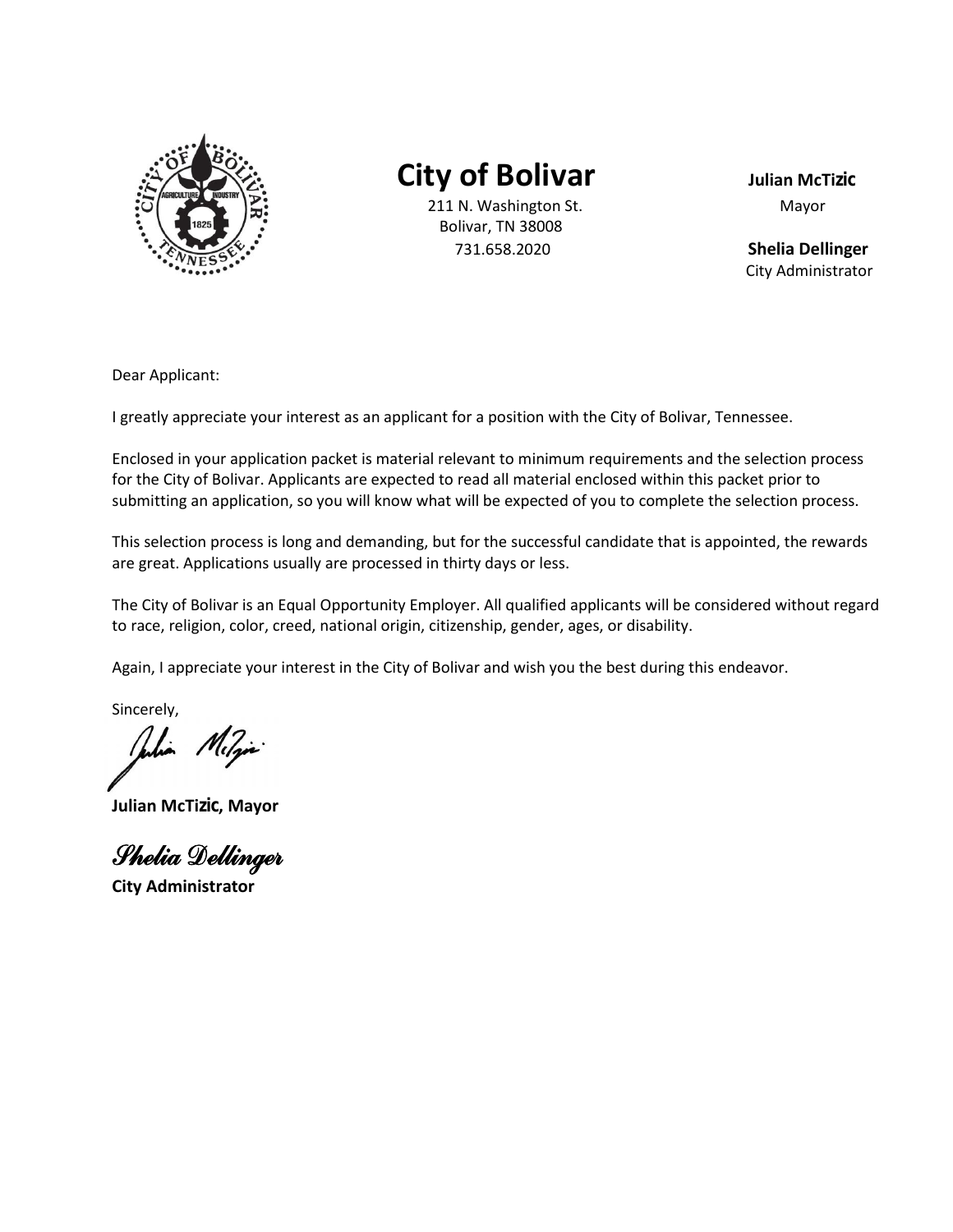

## **City of Bolivar**

**Employment Application**

*The City of Bolivar is an equal opportunity drug free workplace employer.*

**Overview of the hiring and employment process:** This application is but one part of the hiring and employment process. Other parts may include an interview, an employment examination or test, and a demonstration of an ability to perform the essential functions of the job. If you need an accommodation in order to complete the application or any part of the hiring and employment process, please call the following number: **(731) 658-2020**. Prior to completing this application, be sure to read the Job Description of the position for which you are applying.

As you complete the application, please bear in mind the following: If an item does not apply to you, write N/A; we reserve the right to check all information for accuracy and completeness; all applicants for employment are a matter of public record. Any misstatements or omission of material fact herein may cause any offer of employment with the City terminated. **FAILURE TO FULLY COMPLETE THIS APPLICATION IN A LEGIBLE MANNER MAY RESULT IN IMMEDIATE REJECTION.**

This application will be considered active only until the position applied for should inquire as to when applications are being accepted and reapply.

## **APPLICATION SUPPORTING DOCUMENTS**

- Original valid Driver's License (for ID purposes only), plus a copy of valid Driver's License for us to retain.
- Copy of Social Security Card
- Void check for direct deposit
- Your original Military DD214 (including character of discharge section), and any other discharge document(s), if applicable, for us to retain.
- Active Reserves who currently attend Military Drills must submit a Military Letter of Good Standing. This letter can be obtained from a staff member upon receipt of your Application Packet. The applicant must submit all original DD214 discharge documents as soon as they become available to the applicant.
- Applicants who have previously served in the Active Reserves MUST submit a copy of their discharge papers, showing character of discharge from the Reserve Unit.

### *Failure to turn in these documents will result in your application being rejected by the City of Bolivar.*

I HEREBY CERTIFY THAT I HAVE READ AND UNDERSTAND ALL OF THE ABOVE STATED INFORMATION.

 $SIGNATURE:$ 

| DATE: |  |  |  |  |  |
|-------|--|--|--|--|--|
|       |  |  |  |  |  |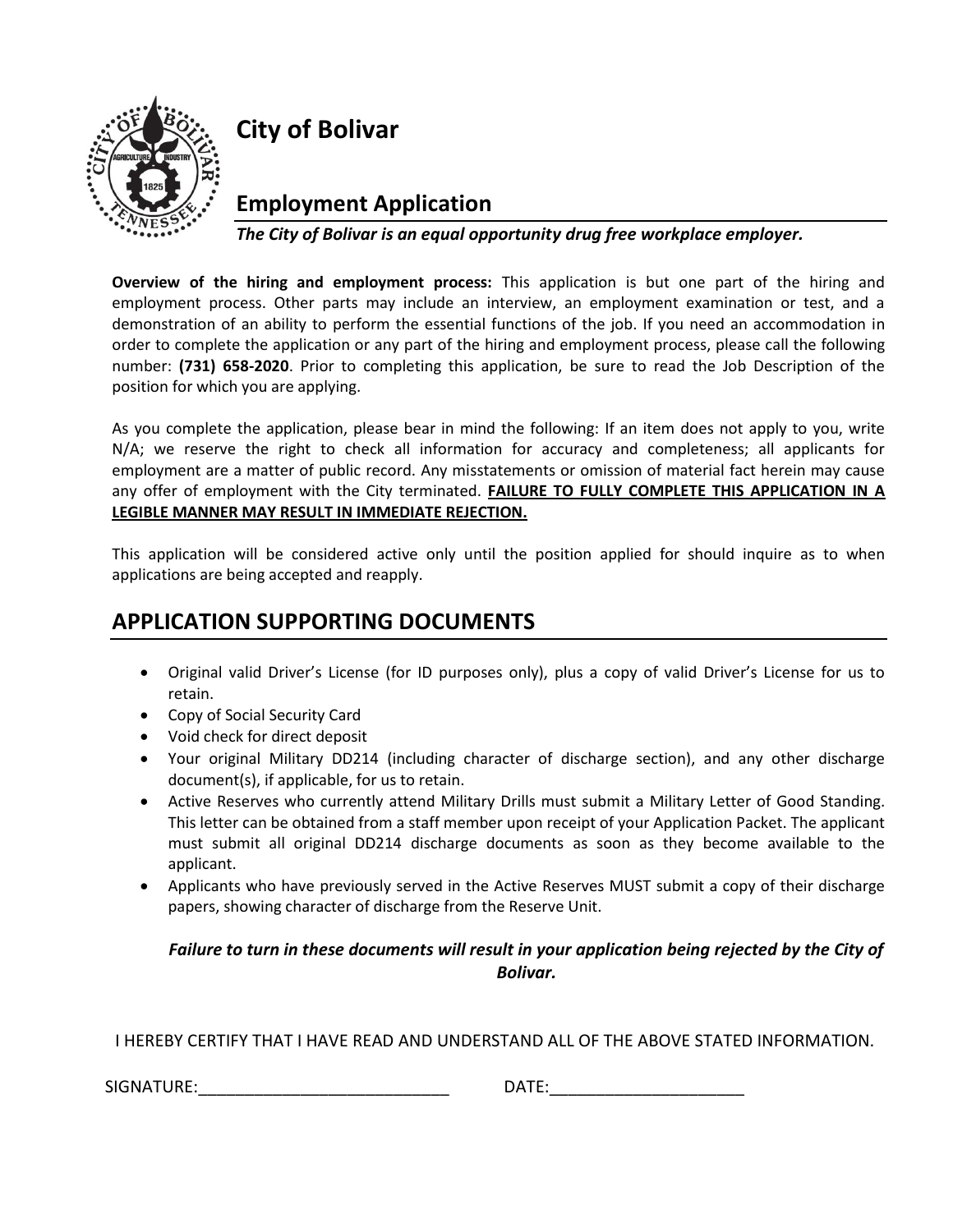

**General Information:**

# **City of Bolivar**

211 N. Washington St. Bolivar, TN 38008 731.658.2020

### **APPLICATION FOR EMPLOYMENT**

1. Incomplete applications or applications containing other than what is requested will be disqualified from consideration.

*2. (No faxed applications will be accepted.)*

3. The City of Bolivar is an Equal Opportunity Employer. Applicants are considered for all positions and employees are treated during employment without regard to race, color, religion, sex, national origin, age, disability, or any other prohibited basis of discrimination, as provided under state and federal law.

4. This application is but one part of the hiring and employment process. Other parts may include an interview, an employment examination or test. If you need an accommodation in order to complete any part of the hiring and employment process, please call the phone number listed above.

5. Prior to completing this application, be sure to read the JOB DESCRIPTION of the position for which you are applying. If you are offered the job and hired, you MUST present your social security card to the City.

THIS DOCUMENT IS PUBLIC RECORD AND OPEN TO INSPECTION BY ANY CITIZEN OF THE STATE OF TENNESSEE PURSUANT TO TCA SECTION 10-7-503.

|                                                                                                                                                                                                                                |                                                                | Date:              |                    |         |
|--------------------------------------------------------------------------------------------------------------------------------------------------------------------------------------------------------------------------------|----------------------------------------------------------------|--------------------|--------------------|---------|
| Name:                                                                                                                                                                                                                          |                                                                |                    |                    |         |
| (Last)                                                                                                                                                                                                                         |                                                                | (First)            |                    | (MI)    |
| <b>Present Mailing Address:</b>                                                                                                                                                                                                |                                                                |                    |                    |         |
|                                                                                                                                                                                                                                | (Street & No.)                                                 |                    |                    |         |
|                                                                                                                                                                                                                                |                                                                |                    |                    |         |
|                                                                                                                                                                                                                                | (City)                                                         | (State)            | (Zip)              |         |
| Home Phone: The Contract of the Contract of the Contract of the Contract of the Contract of the Contract of the Contract of the Contract of the Contract of the Contract of the Contract of the Contract of the Contract of th |                                                                | <b>Work Phone:</b> | <b>Cell Phone:</b> |         |
|                                                                                                                                                                                                                                | Are you legally authorized to work in the U.S.?                |                    |                    | YES□NO□ |
|                                                                                                                                                                                                                                | If yes, can you provide required work authorization documents? |                    |                    | YES□NO□ |

Do you have any personal or family situations that would prevent you from working flexible schedules (including weekends) or overtime when required with reasonable notice except for emergencies? YES
<sub>DNO</sub>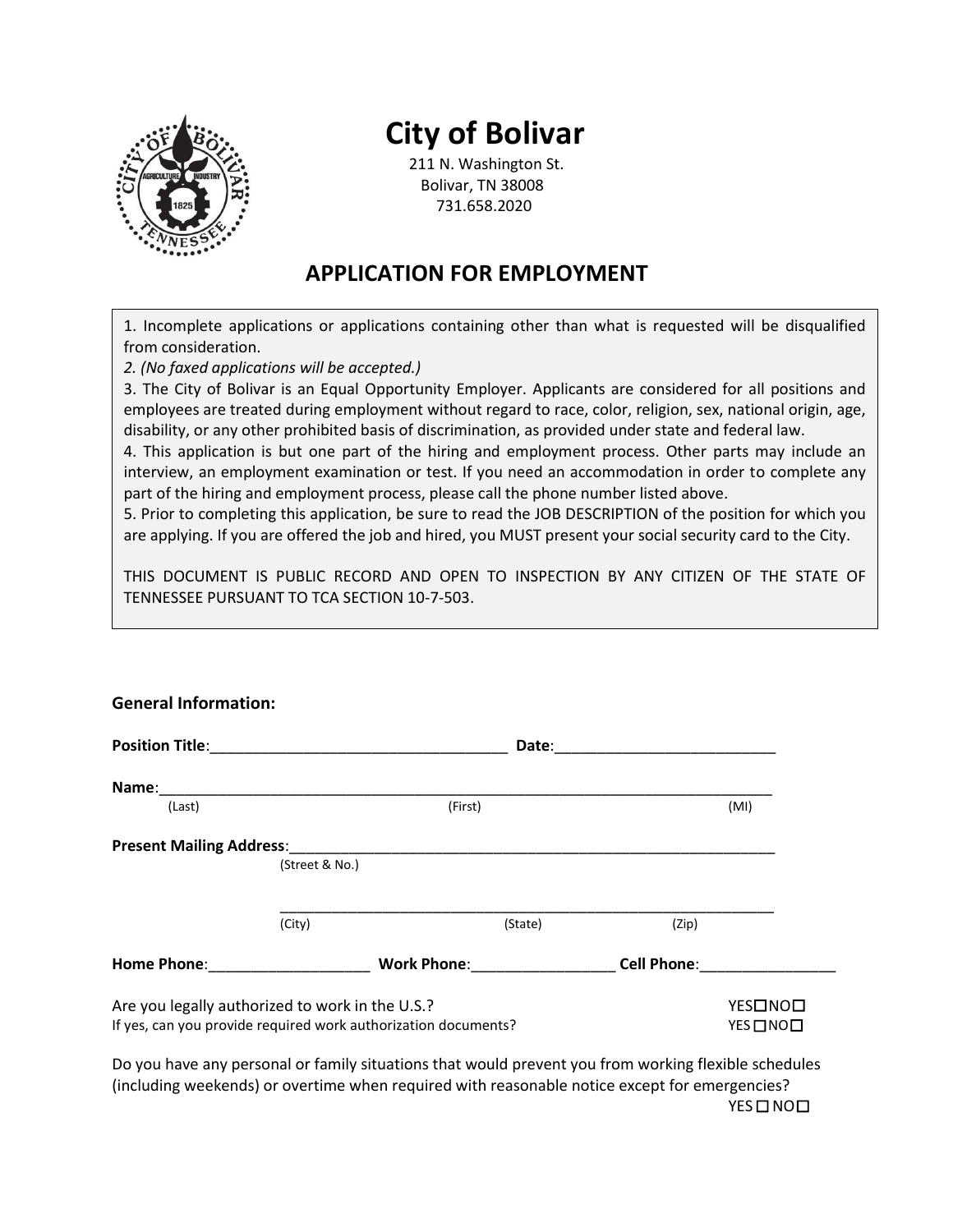Have you been convicted of a felony or misdemeanor crime or released on probation or released from a detention facility in the past? NOTE: Answering yes does not automatically disqualify you from employment. Consideration will be given to the nature of the offense, date, and type of job for which you are applying. If yes, please **explain**, give **date**, **place**, **nature of charge**, and **disposition of case**.

|                                                                                                            | YES ONOO                                                                                                                                                                                   |
|------------------------------------------------------------------------------------------------------------|--------------------------------------------------------------------------------------------------------------------------------------------------------------------------------------------|
|                                                                                                            |                                                                                                                                                                                            |
|                                                                                                            |                                                                                                                                                                                            |
|                                                                                                            | Have you paid a fine for any traffic violations or had any convictions for such in the past three (3) years?<br>YES ONOO                                                                   |
|                                                                                                            | If yes, please give date, place, offense/charge, and disposition of case:<br>Same Case: 2008. [2016] The Case of Case of the Case of the Case of the Case of the Case of the Case of the C |
|                                                                                                            |                                                                                                                                                                                            |
|                                                                                                            |                                                                                                                                                                                            |
| Job Interest/Skills:                                                                                       |                                                                                                                                                                                            |
|                                                                                                            |                                                                                                                                                                                            |
|                                                                                                            |                                                                                                                                                                                            |
|                                                                                                            |                                                                                                                                                                                            |
|                                                                                                            | YES ONOO                                                                                                                                                                                   |
| Have you applied with the City of Bolivar before?<br>Have you been employed by the City of Bolivar before? | YES ONO                                                                                                                                                                                    |
|                                                                                                            |                                                                                                                                                                                            |
|                                                                                                            | Are you able to perform the essential functions of the position with or without accommodations?<br>YES O NOO                                                                               |
|                                                                                                            |                                                                                                                                                                                            |
|                                                                                                            |                                                                                                                                                                                            |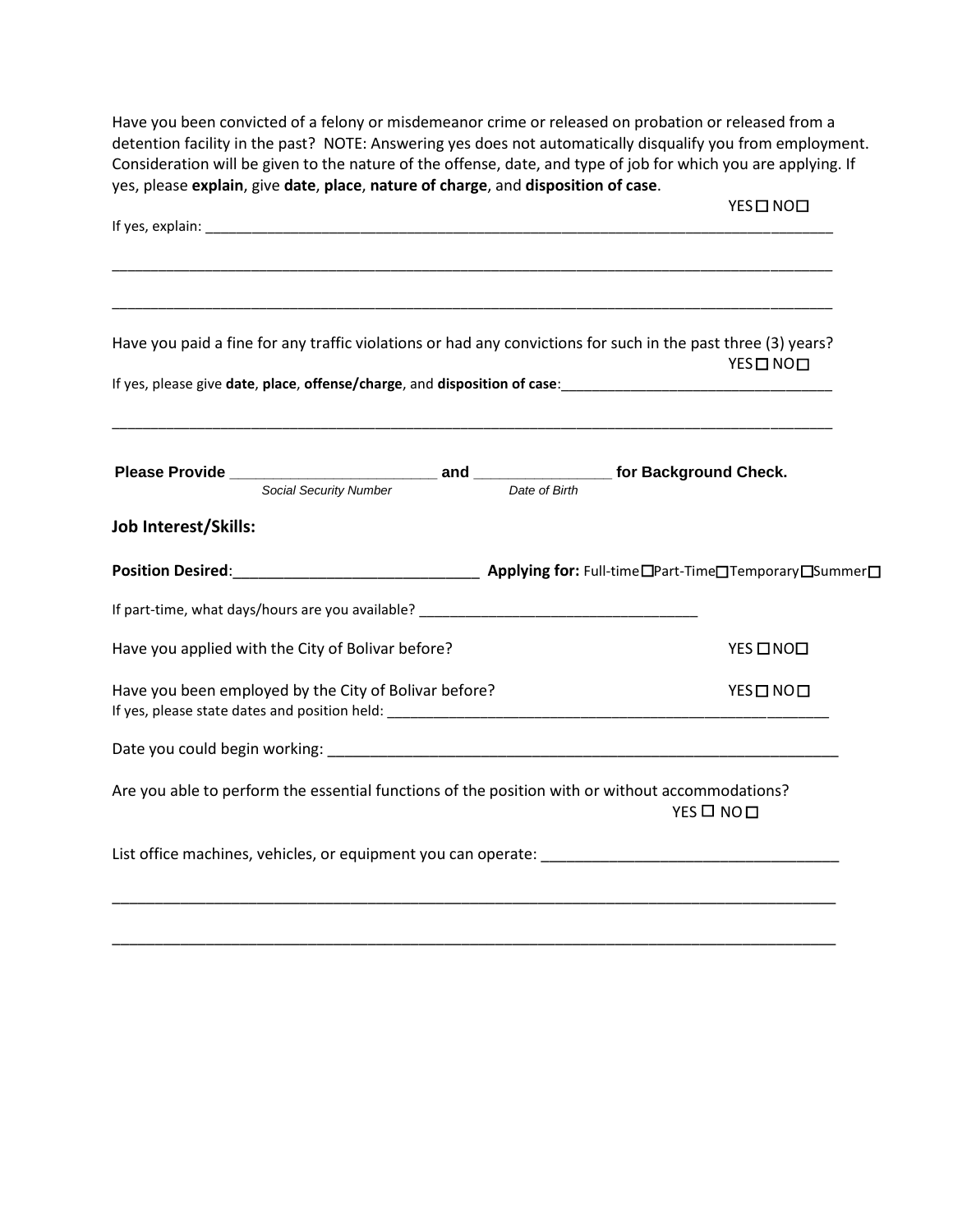List your computer technology knowledge and experience: Experience Level: \_\_\_\_\_\_\_\_\_\_\_\_\_\_\_\_\_\_\_\_\_\_\_\_\_\_\_\_\_\_\_\_\_\_\_\_\_\_\_\_\_\_\_\_\_\_\_\_\_\_\_\_\_\_\_\_\_\_\_\_\_\_\_\_\_\_\_\_\_\_\_\_\_\_\_

| Typing Speed: ____________ | <b>WPM</b> |  |  |
|----------------------------|------------|--|--|

Please list any other comments about job skills that would be helpful in performing the job of the position you are applying for:\_\_\_\_\_\_\_\_\_\_\_\_\_\_\_\_\_\_\_\_\_\_\_\_\_\_\_\_\_\_\_\_\_\_\_\_\_\_\_\_\_\_\_\_\_\_\_\_\_\_\_\_\_\_\_\_\_\_\_\_\_\_\_\_\_\_\_\_\_\_\_

\_\_\_\_\_\_\_\_\_\_\_\_\_\_\_\_\_\_\_\_\_\_\_\_\_\_\_\_\_\_\_\_\_\_\_\_\_\_\_\_\_\_\_\_\_\_\_\_\_\_\_\_\_\_\_\_\_\_\_\_\_\_\_\_\_\_\_\_\_\_\_\_\_\_\_\_\_\_\_\_\_\_\_\_

\_\_\_\_\_\_\_\_\_\_\_\_\_\_\_\_\_\_\_\_\_\_\_\_\_\_\_\_\_\_\_\_\_\_\_\_\_\_\_\_\_\_\_\_\_\_\_\_\_\_\_\_\_\_\_\_\_\_\_\_\_\_\_\_\_\_\_\_\_\_\_\_\_\_\_\_\_\_\_\_\_\_\_\_

#### **Education:**

|                 |             |                        | <b>HIGH SCHOOL</b>         |           |                          |
|-----------------|-------------|------------------------|----------------------------|-----------|--------------------------|
| Name of School: |             | Location (City/State): |                            | Graduate? |                          |
|                 |             |                        |                            |           |                          |
|                 |             |                        | <b>SECONDARY EDUCATION</b> |           |                          |
| Name of School: | City/State: |                        | Area of Study:             |           | Highest Degree Received: |
|                 |             |                        |                            |           |                          |
|                 |             |                        |                            |           |                          |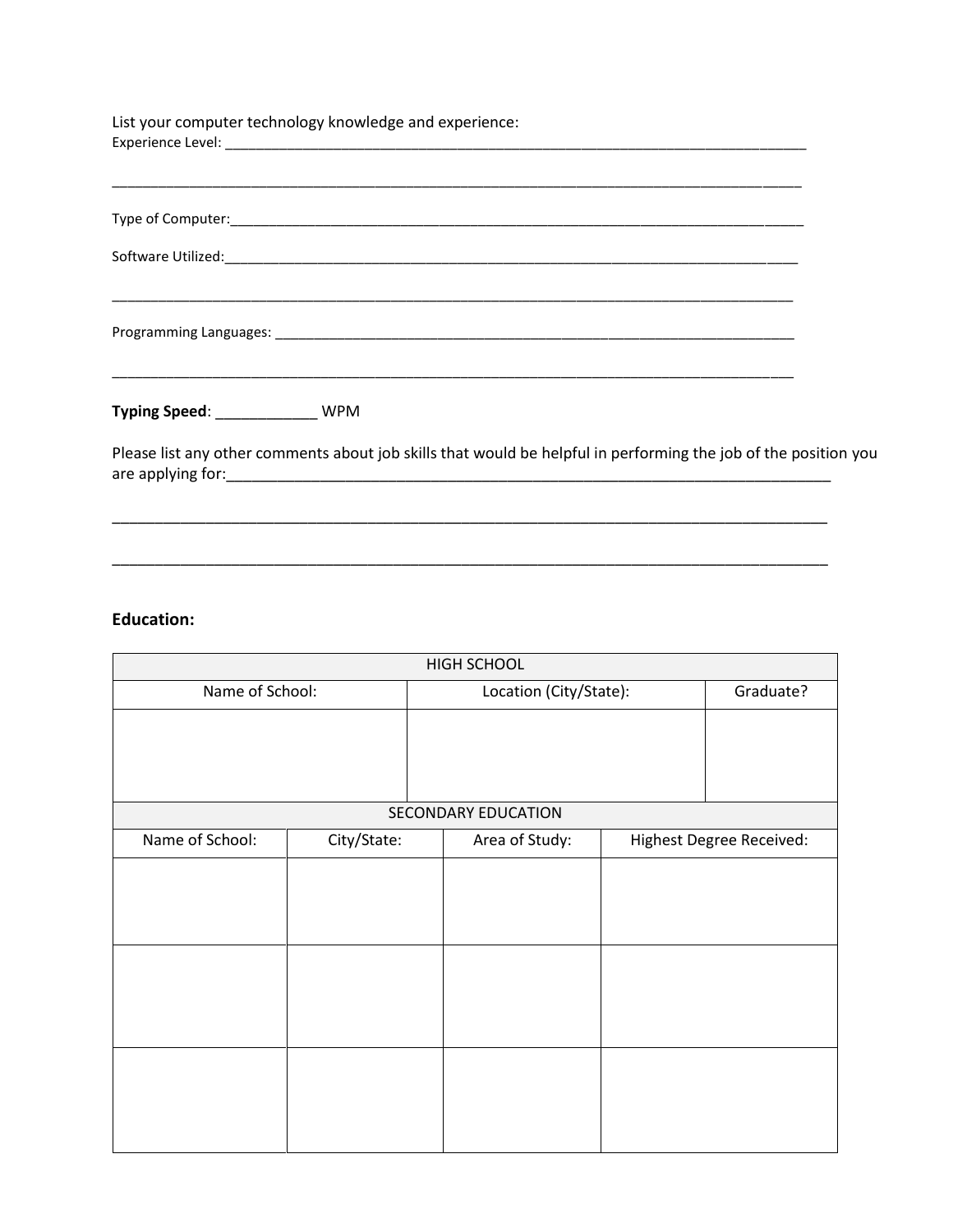|                 | <b>OTHER EDUCATION</b> |                |           |                                   |  |  |
|-----------------|------------------------|----------------|-----------|-----------------------------------|--|--|
| Name of School: | City/State:            | Area of Study: | Graduate? | Degree/Certification<br>Obtained: |  |  |
|                 |                        |                |           |                                   |  |  |
|                 |                        |                |           |                                   |  |  |
|                 |                        |                |           |                                   |  |  |
|                 |                        |                |           |                                   |  |  |
|                 |                        |                |           |                                   |  |  |
|                 |                        |                |           |                                   |  |  |
|                 |                        |                |           |                                   |  |  |
|                 |                        |                |           |                                   |  |  |
|                 |                        |                |           |                                   |  |  |
|                 |                        |                |           |                                   |  |  |

Please list any certifications not listed above: \_\_\_\_\_\_\_\_\_\_\_\_\_\_\_\_\_\_\_\_\_\_\_\_\_\_\_\_\_\_\_\_\_\_\_\_\_\_\_\_\_\_\_\_\_\_\_\_\_

#### **References:**

List three persons (not related to you) who have knowledge of your qualifications for the position(s) for which you are applying. These individuals may be former co-workers, teachers, etc. Do not list any names of supervisors entered under employment data.

\_\_\_\_\_\_\_\_\_\_\_\_\_\_\_\_\_\_\_\_\_\_\_\_\_\_\_\_\_\_\_\_\_\_\_\_\_\_\_\_\_\_\_\_\_\_\_\_\_\_\_\_\_\_\_\_\_\_\_\_\_\_\_\_\_\_\_\_\_\_\_\_\_\_\_\_\_\_\_\_\_\_\_\_\_\_

\_\_\_\_\_\_\_\_\_\_\_\_\_\_\_\_\_\_\_\_\_\_\_\_\_\_\_\_\_\_\_\_\_\_\_\_\_\_\_\_\_\_\_\_\_\_\_\_\_\_\_\_\_\_\_\_\_\_\_\_\_\_\_\_\_\_\_\_\_\_\_\_\_\_\_\_\_\_\_\_\_\_\_\_\_\_

\_\_\_\_\_\_\_\_\_\_\_\_\_\_\_\_\_\_\_\_\_\_\_\_\_\_\_\_\_\_\_\_\_\_\_\_\_\_\_\_\_\_\_\_\_\_\_\_\_\_\_\_\_\_\_\_\_\_\_\_\_\_\_\_\_\_\_\_\_\_\_\_\_\_\_\_\_\_\_\_\_\_\_\_\_\_

| <b>Reference 1:</b> |  |
|---------------------|--|
|                     |  |
|                     |  |
| <b>Reference 2:</b> |  |
|                     |  |
|                     |  |
| <b>Reference 3:</b> |  |
|                     |  |
|                     |  |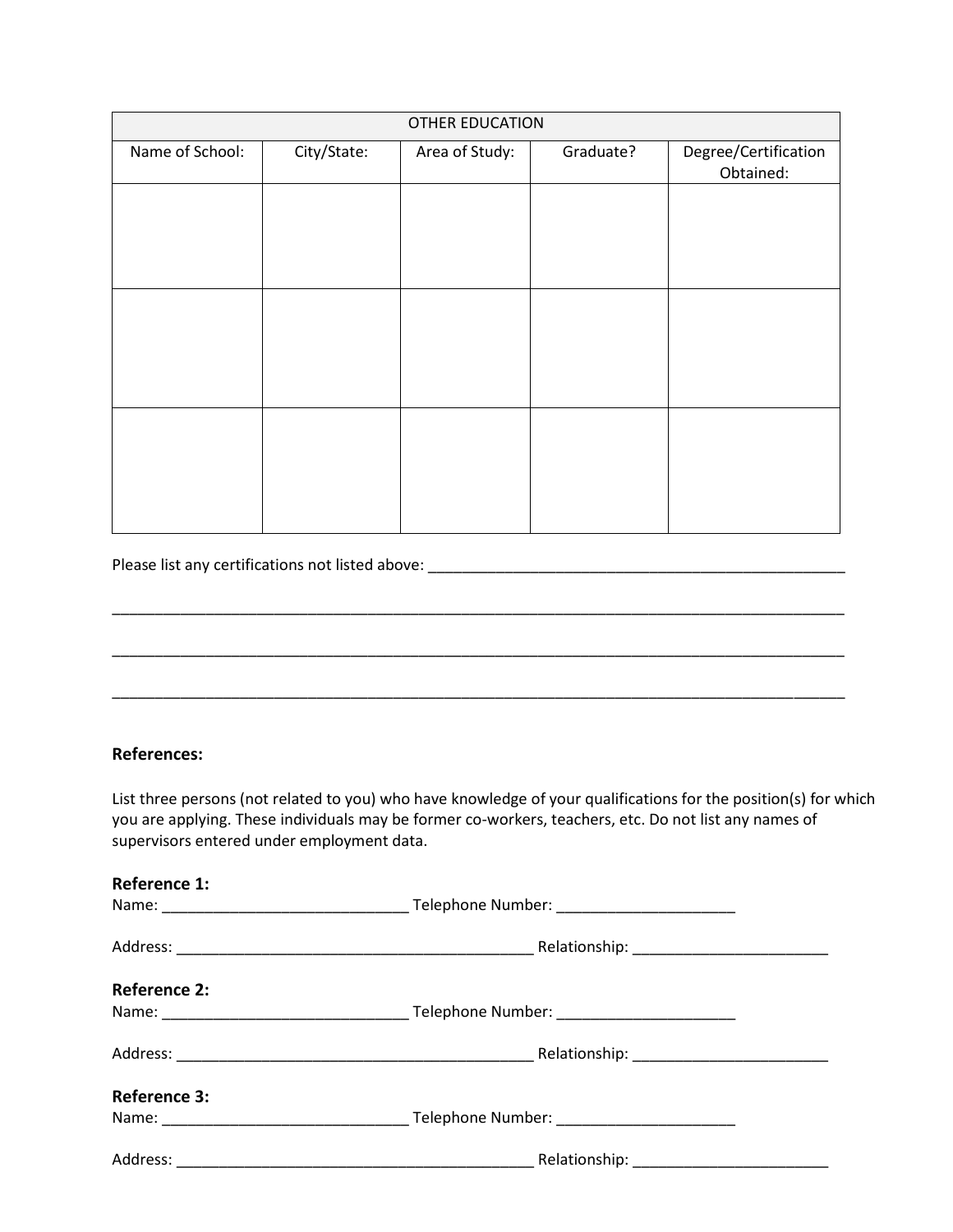### **Employment Data:**

List your employment history beginning with your current or most recent employer, including all positions held (part-time, military, summer, etc.) Do not omit periods of unemployment. Use additional pages if necessary.

|                                                                                  | Phone Number: ________________________ |         |         |  |
|----------------------------------------------------------------------------------|----------------------------------------|---------|---------|--|
|                                                                                  |                                        |         |         |  |
| (Street)                                                                         | (City)                                 | (State) | (Zip)   |  |
|                                                                                  |                                        |         |         |  |
|                                                                                  |                                        |         |         |  |
| ,我们也不能在这里的时候,我们也不能在这里的时候,我们也不能在这里的时候,我们也不能会不能在这里的时候,我们也不能会不能会不能会不能会不能会不能会不能会不能会不 |                                        |         |         |  |
|                                                                                  |                                        |         |         |  |
|                                                                                  |                                        |         |         |  |
| May we contact this employer?                                                    |                                        |         | YES□NO□ |  |
|                                                                                  |                                        |         |         |  |
|                                                                                  |                                        |         |         |  |
| (Street)                                                                         | (City)                                 | (State) | (Zip)   |  |
|                                                                                  |                                        |         |         |  |
|                                                                                  |                                        |         |         |  |
|                                                                                  |                                        |         |         |  |
|                                                                                  |                                        |         |         |  |
|                                                                                  |                                        |         |         |  |
|                                                                                  |                                        |         |         |  |
|                                                                                  |                                        |         |         |  |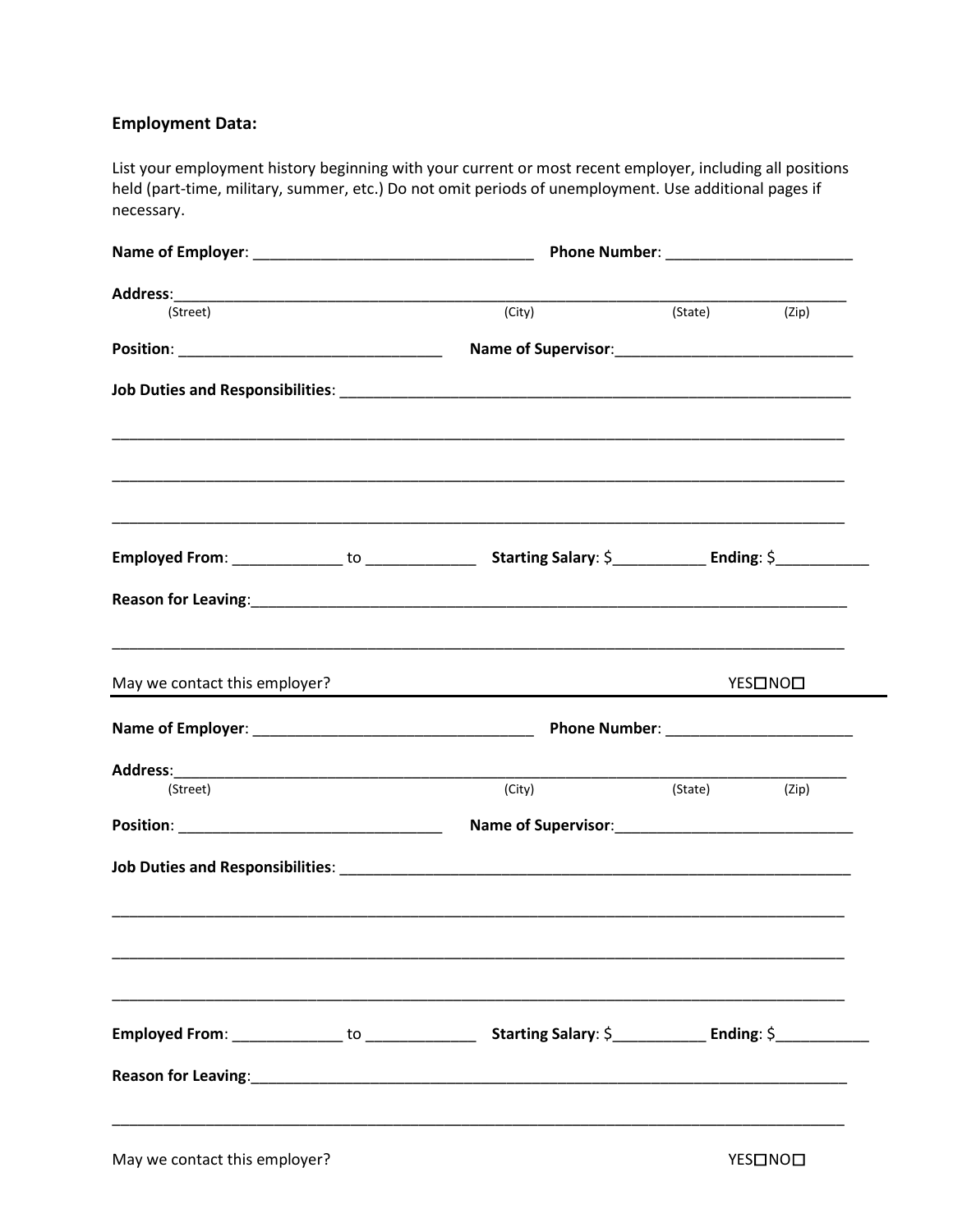| (Street)                      | (City) | (State)       | (Zip)   |  |
|-------------------------------|--------|---------------|---------|--|
|                               |        |               |         |  |
|                               |        |               |         |  |
|                               |        |               |         |  |
|                               |        |               |         |  |
|                               |        |               |         |  |
|                               |        |               |         |  |
| May we contact this employer? |        |               | YES□NO□ |  |
|                               |        |               |         |  |
|                               |        |               |         |  |
| (Street)                      | (City) | (State) (Zip) |         |  |
|                               |        |               |         |  |
|                               |        |               |         |  |
|                               |        |               |         |  |
|                               |        |               |         |  |
|                               |        |               |         |  |
| May we contact this employer? |        |               | YES□NO□ |  |